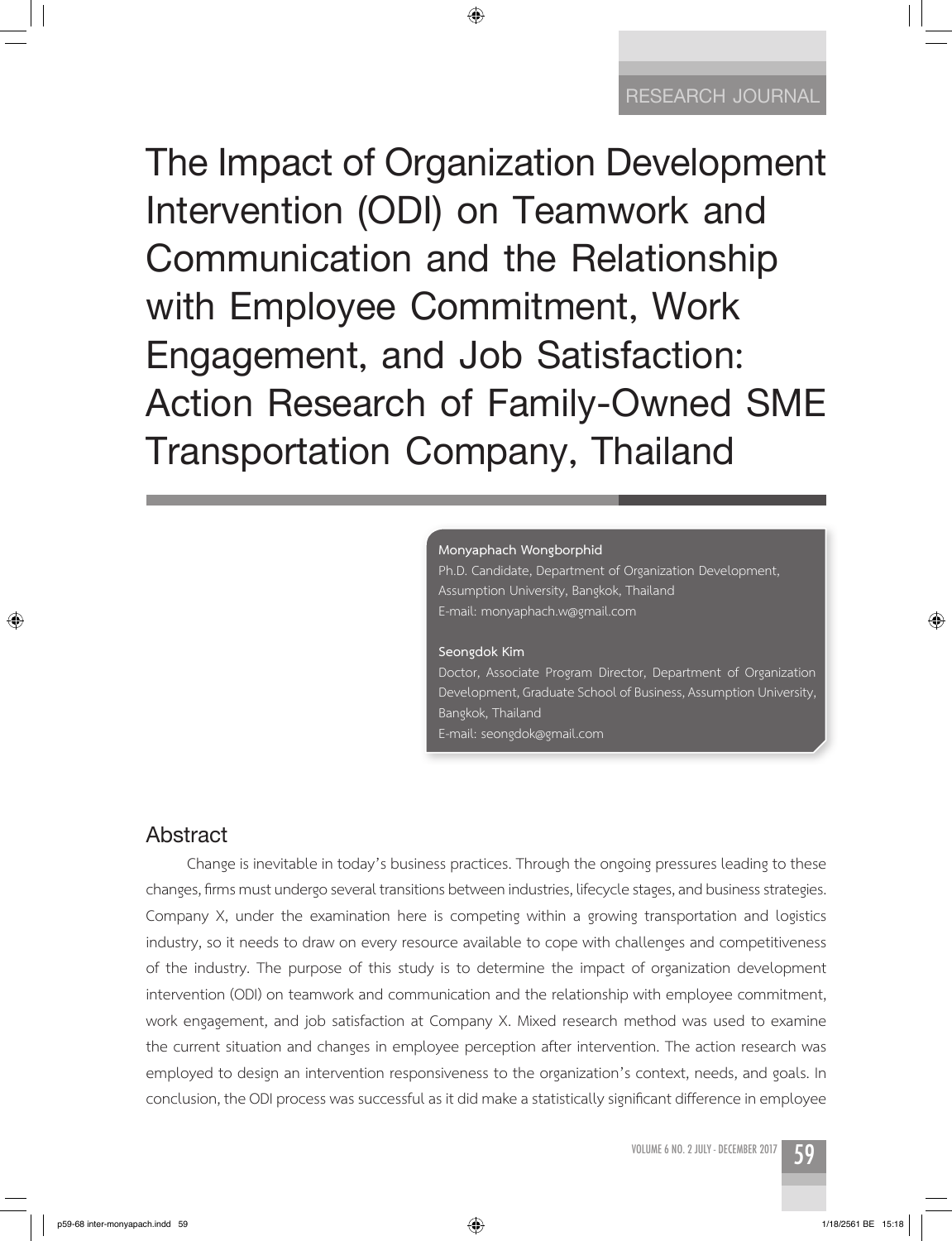commitment, work engagement, and job satisfaction. Although the difference in teamwork and communication was not statistically significant, interviews from participants revealed some areas of substantial improvement, including interdepartmental coordination and interpersonal communication. Following the study, recommendations for further training and development program to the focal company was addressed.

**Keywords:** organization development, organization change, family business

### **Introduction**

⊕

<u>Filmen</u>

Thailand's tourism industry is bolstered by an efficient, convenient, and cost-friendly intercity bus industry. This network of commercial bus and coach firms allows tourists and Thai people travel cost-effectively and rapidly around Thailand (Discovery Thailand, 2016). However, the industry is plagued by road safety problems, which translates to the perceptions that intercity buses are dangerous and managed inappropriately (Addley, 2011). As evidence shows that Thailand is ranked one of the highest in the world in traffic fatalities, with numbers showing that in every 100,000 deaths 36.2 are caused by road traffic accidents (James, 2015). This risk perception makes safety and efficient employee performance a critical aspect of firm reputation in the bus industry. The focal company of this study operates in the road transport services sector, which is particularly important for tourism industry. A Thai transportation company, Company X, is one of the leading family-owned coach transportation companies in Thailand. Although the company is currently well-managed it still faces several challenges; like most SMEs it struggled with growth due to limited resources. Organization analysis including the McKinsey 7S framework, STAR model, SWOT analysis, and SOAR analysis were used in the preliminary diagnosis steps to identify key problems of Company X. The analysis indicated that Company X differentiating factors includes safety processes, service processes, operational efficiency, and brand differentiation. However, its organizational structure is highly centralized, layered and fragmented. At the same time company continues to operate as a traditional family-run company, with top-down management styles, seniority-based promotion, and widespread sales network with little communication and interaction between groups. These lead to low level of teamwork and internal and external two-way communication in the company.

### **Purposes**

The purpose of this research is to improve the level of teamwork and communication at Company X, through organization development interventions (ODI). The ODI, activities designed with the organization to affect the desired change and cement it within the organization (Yeager & Sorensen, 2009), was used to develop a supportive environment, improve staff and management communication skills, and engage in team building exercises to help employees and departments work and collaborate more effectively. Additionally, the aim of this paper is to describe and explain the action research would take within the organization. Thus, evaluates whether the approach was successful at improving teamwork and communication level



Association of Private Higher Educations Institutions of Thailand 60 under The Patronage of Her Royal Highness Princess Maha Chakri Sirindhorn

p59-68 inter-monyapach.indd 60 15:18

⊕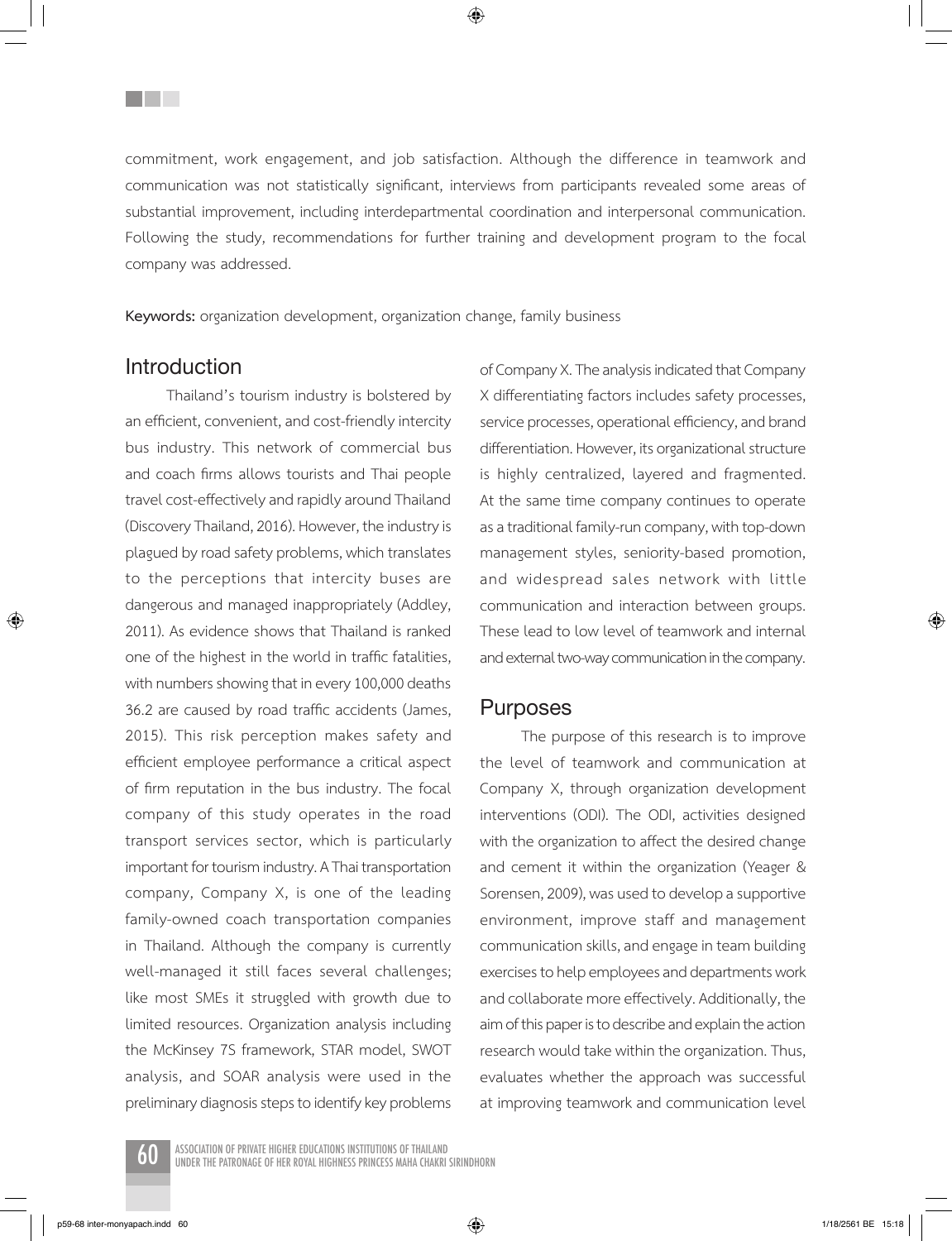# **Research JOURNAL**

or not as well as to investigate its effects and relationship with employee commitment, work engagement, and job satisfaction in the company.

◈

# **Hypothesis (if any)**

Overall, the study focused on 11 hypotheses. Hypothesis 1-5 based on evaluated the mean difference between pre and post ODI while the other six hypothesis (hypothesis 6-11) based on the relationship between variables. All hypotheses were as followed.

**H1o:** There is no significant difference between pre-ODI and post-ODI in teamwork.

**H2o:** There is no significant difference between pre-ODI and post-ODI in communication.

**H3o:** There is no significant difference between pre-ODI and post-ODI in employee commitment.

**H4o:** There is no significant difference between pre-ODI and post-ODI in work engagement.

**H5o:** There is no significant difference between pre-ODI and post-ODI in job satisfaction.

**H6o:** There is no statistical relationship between teamwork and employee commitment.

**H7o:** There is no statistical relationship between teamwork and work engagement.

**H8o:** There is no statistical relationship between teamwork and job satisfaction.

**H9o:** There is no statistical relationship between communication and employee commitment.

H10<sub>o</sub>: There is no statistical relationship between communication and work engagement.

**H11o:** There is no statistical relationship between communication and job satisfaction.

## **Benefit of Research**

The main significance of the study will be for Company X itself. The company has several significant issues that are currently confusing its operational, management, and leadership strategies. The action research project will be undertaken with a goal to improving the firm's operational performance and capabilities through its employee's teamwork and communication effectiveness. This will help to improve Company X's operating position and its long-term flexibility and resilience, as well as improve its employee experience and relationships. The firm's employees will also benefit, since their working environment will be improved. The study will also affect the firm's leadership and management. Ideally, Company X will reduce its dependence on the top-down leadership style, one-way communication and seniority-driven management, which will increase its ability to fully benefit from its employees' skills and knowledge. The study will have some significance to the broader transport and logistics industry in Thailand, since it will help improve the position of one of the major ground transport operators. This could affect the position of competitors. Finally, the study will have significance for OD research, since it will demonstrate application OD principles in a developing country family business context, which is unusual in the literature.

# **Research Process**

To achieve the purpose of the study, mixed methods and intervention-based action research methodology were employed.

### **Population and Sample**

This research was designed as a case study of Company X. Thus, the subjects of the study were employees of the company. The participants in the study were selected based on the observed

VOLUME 6 NO. 2 JULY - DECEMBER 2017



⊕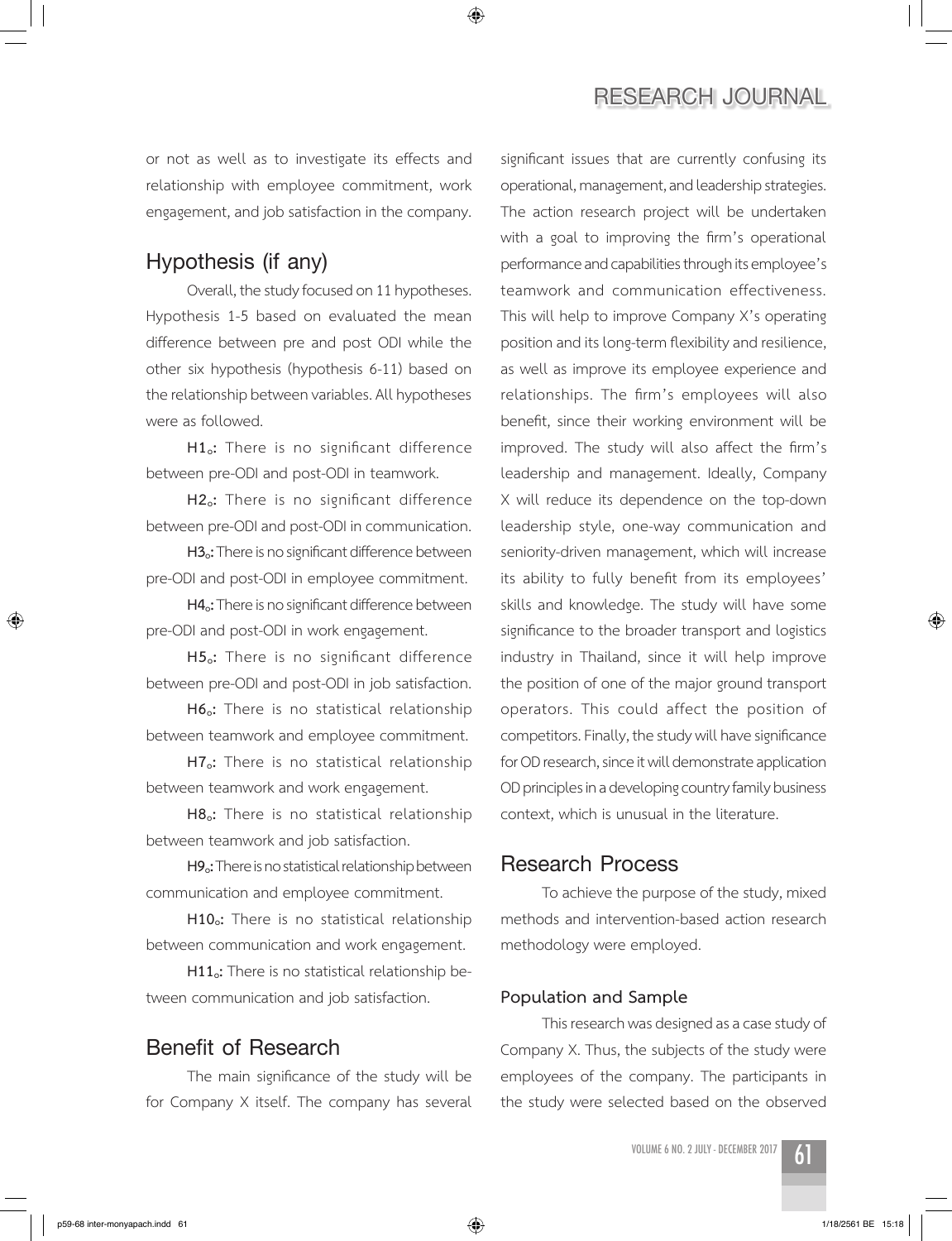organizational programs, including the senioritybased promotion system, low internal coordination and poor communication. The emphasis was placed on back-end office operations rather than customer-facing roles (bus drivers, hostesses and bellboys) because back-end departments often work in more isolation meaning that they would benefit more from introduction of the ODI. Both managers and line employees, were selected with a final sample size of  $n = 84$ .

### **Instruments**

⊕

<u>Filmen</u>

### *Quantitative Instrument*

For the quantitative research, data were collected using a standardized questionnaire. Teamwork and Communication were based on straightforward practice-oriented instruments developed by Clark (2016) and PeoplePulse (n.d.) respectively. The instrument used to measure Employee Commitment was the Allen and Meyer (1990) three-dimensional employee commitment instrument. The main source for Work Engagement was the Utrecht Work Engagement Scale (UWES) by Schaufeli and Bakker (2003). Job Satisfaction was measured using Spector's (1997) Job Satisfaction Survey (JSS). Cronbach's alpha was used to measure instrument internal consistency. There was no standard acceptance threshold for Cronbach's alpha, but a rule of thumb was that measures above  $\geq$  0.7 were acceptable for non-diagnostic research (Babbie, 2008). The result of reliability test indicated that all items for each variable were reliable with overall reliability result equal to 0.954.

#### *Qualitative Instrument*

A semi-structured interview guide was used for the qualitative interviews. Purposive sampling was used for the qualitative research of the study. The participants were selected based on their position, knowledge and experience. The qualitative sample included 10 managers and 10 staff members, for a total sample size of  $n = 20$ . The topics participants were generally asked included: their work experience with the company in terms of teamwork and communication; overall commitment, engagement, and satisfaction. Unlike the questionnaire instrument, there was no easy statistical way to test the reliability and validity of the qualitative interview guide. Instead, content and face validity was used to assess the qualitative content of an instrument. Content validity related to whether the instrument or items were corrected from a theoretical perspective while face validity related to whether the instrument made sense from a common-sense perspective and was understood by the participants. In this study, content validity was assessed by expert reviews and face validity was tested through practice interviews and peer review (Merriam & Tisdell, 2016).

#### *Action Research*

The general research design of this study is action research. Action research is the methodological approach of organizational development (Cummings & Worley, 2015 ; McLean, 2006). The purpose of action research is not just to derive academic knowledge from study of an organization, but to effect change in the organization and to meet the organization's needs (McLean, 2006).

The planned interventions included three stages starting from "Travel from the Unknown" (Pre-ODI), "Embrace the Journey" (ODI), and "Every Ending is a New Beginning" (POST-ODI). Under this model individuals will gradually move from the current situation of unknown self to improve



p59-68 inter-monyapach.indd 62 1/18/2561 BE 15:18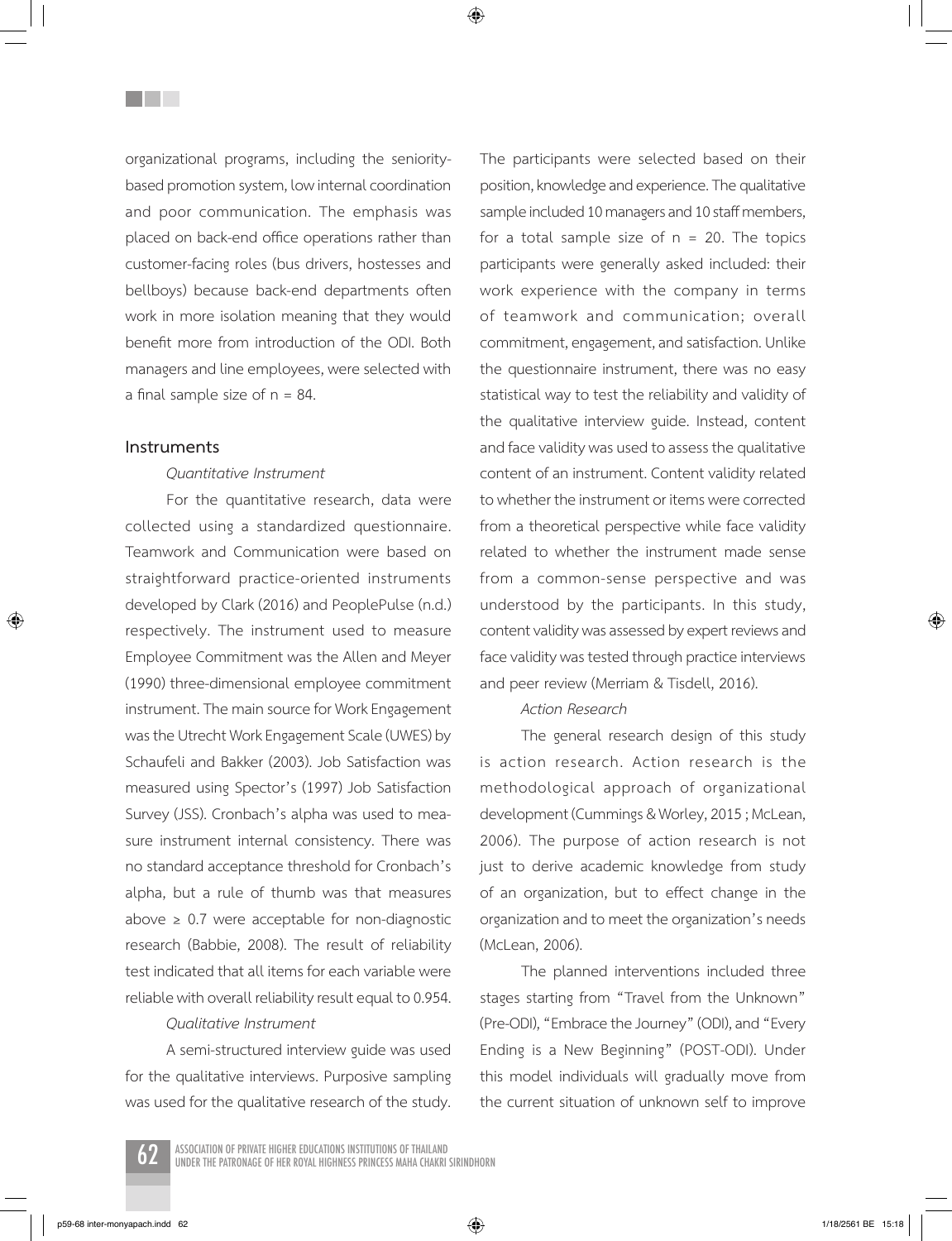# **Research JOURNAL**

themselves during the ODI activities and relearn the new things for continuous self-improvement. The desired post-ODI stage included higher levels of teamwork and communication. With the results of these changes, it is expected that the level of employee commitment, work engagement, and job satisfaction will also be higher.

Two activities conducted during the pre-ODI stage included kick-off meeting and assessment. Quantitative questionnaire and semi-structured interviews were conducted to assess current situations of teamwork, communication, employee commitment, work engagement, and job satisfaction of the company.

The ODI was conducted over a period of three months. The OD process was planned as a series of three intervention activities, each of which focused on a separate area of development. The ODI began with "Know Yourself to Win Yourself Workshop" to set a platform for learning and future training sessions. This workshop was designed to provide an insight into the participants' learning styles and to show how this affects their commitment,

engagement, and satisfaction. It was also intended to encourage individuals toward self-knowledge, better self-understanding, understand how other people think and how this affected their workplace performance.

The second workshop was "Stronger Together Workshop". In this workshop, special attention was paid to group work in building up collaboration and communication at all levels of the organization. The purpose of this workshop was to lower individual barriers and ego, build up spirit, encourage connections, building communication, employee commitment, and work engagement.

The third activity of the ODI was "Let Me Hear Your Voice Workshop". This workshop was designed to encourage idea sharing and communication throughout all work functions and organizational levels. Objectives included developing an understanding of the importance and effects of communication and building two-way communication by focusing on effective mechanisms for workplace communication.

Four months after the final workshop, which

| Table 1 Tailed Jampies T-Test. Descriptive Jiansiics Outcome |                                  |        |    |                |           |       |  |
|--------------------------------------------------------------|----------------------------------|--------|----|----------------|-----------|-------|--|
|                                                              | <b>Paired Samples Statistics</b> |        |    |                |           |       |  |
|                                                              |                                  | Mean   | N  | Std. Deviation | Std. Mean | Error |  |
| Pair 1                                                       | Pre Teamwork                     | 3.7548 | 84 | .42721         | .04661    |       |  |
|                                                              | Post Teamwork                    | 3.8190 | 84 | .35753         | .03901    |       |  |
| Pair 2                                                       | Pre Communication                | 3.5887 | 84 | .45979         | .05017    |       |  |
|                                                              | Post Communication               | 3.6577 | 84 | .42259         | .04611    |       |  |
| Pair 3                                                       | Pre Employee Commitment          | 3.6567 | 84 | .63431         | .06921    |       |  |
|                                                              | Post Employee Commitment         | 3.8085 | 84 | .56130         | .06124    |       |  |
| Pair 4                                                       | Pre Work Engagement              | 3.9381 | 84 | .56120         | .06123    |       |  |
|                                                              | Post Work Engagement             | 4.0873 | 84 | .53972         | .05889    |       |  |
| Pair 5                                                       | Pre Job Satisfaction             | 3.4298 | 84 | .43484         | .04745    |       |  |
|                                                              | Post Job Satisfaction            | 3.6140 | 84 | .43219         | .04716    |       |  |

◈

|--|

VOLUME 6 NO. 2 JULY - DECEMBER 2017



⊕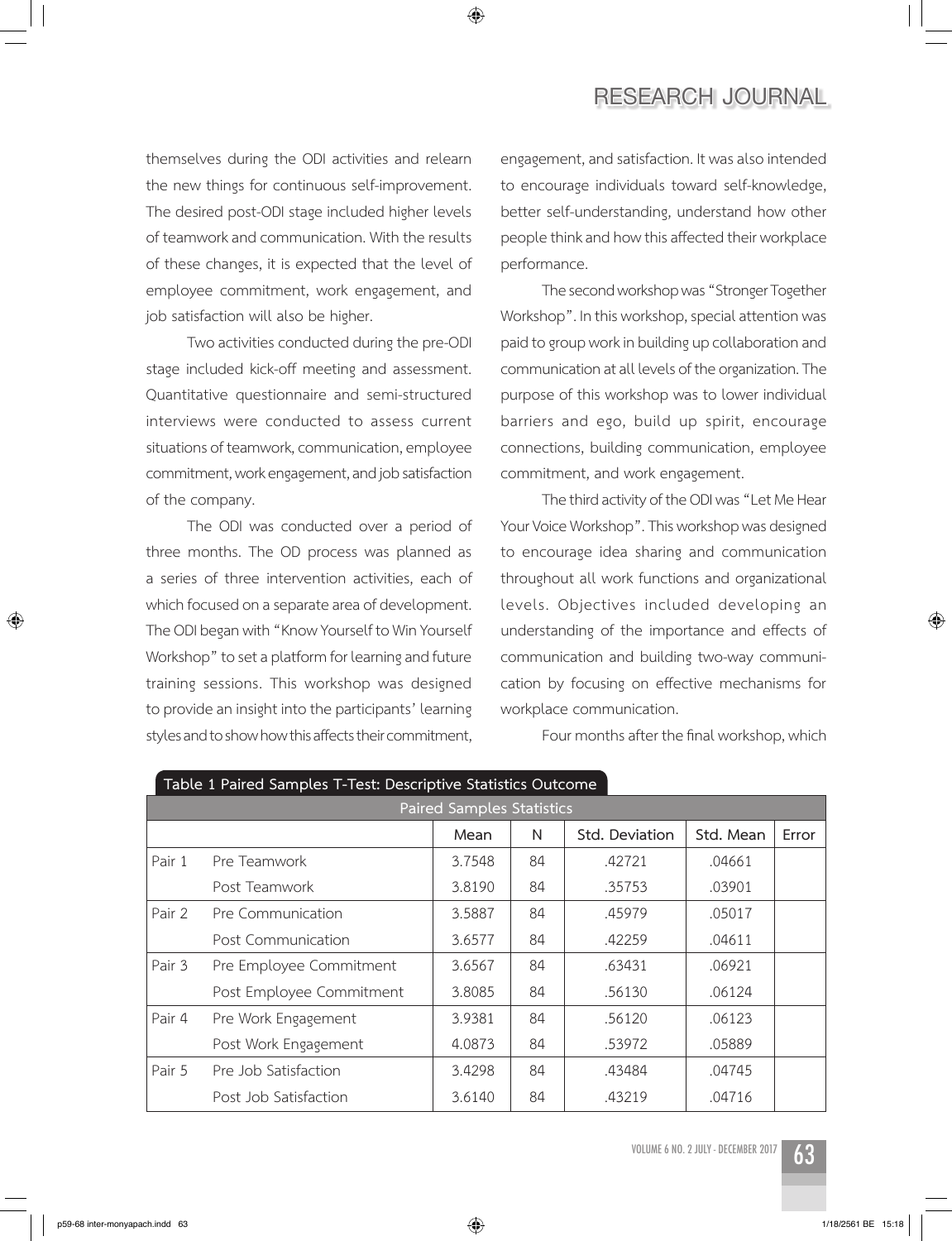| $\sim$ $\sim$ $\sim$ $\sim$ $\sim$ $\sim$ $\sim$ $\sim$ |           |                   |                       |                     |                                            |          |    |            |
|---------------------------------------------------------|-----------|-------------------|-----------------------|---------------------|--------------------------------------------|----------|----|------------|
| <b>Paired Samples Test</b>                              |           |                   |                       |                     |                                            |          |    |            |
| <b>Paired Differences</b>                               |           |                   |                       |                     |                                            |          | df | Sig.       |
|                                                         | Mean      | Std.<br>Deviation | Std.<br>Error<br>Mean | Difference<br>Lower | 95% Confidence<br>Interval of the<br>Upper |          |    | (2-tailed) |
| Pair 1 Pre - Post Teamwork                              | $-.06429$ | .41664            | .04546                | $-15470$            | .02613                                     | $-1.414$ | 83 | .161       |
| Pair 2 Pre - Post Communication                         | $-.06905$ | .38573            | .04209                | $-15276$            | .01466                                     | $-1.641$ | 83 | .105       |
| Pair 3 Pre – Post Employee Commitment                   | $-15179$  | .45278            | .04940                | $-.25005$           | $-0.05353$                                 | $-3.072$ | 83 | .003       |
| Pair 4 Pre – Post Work Engagement                       | $-14921$  | .39699            | .04332                | $-23536$            | $-06305$                                   | $-3.445$ | 83 | .001       |
| Pair 5 Pre – Post Job Satisfaction                      | $-18421$  | .43050            | .04697                | $-.27763$           | $-.09079$                                  | $-3.922$ | 83 | .000       |

## **Table 2 Paired Samples T-Test: T-Test Outcomes**

an Barbara

allowed participants to assimilate the information communicated in the workshop, the post-ODI meeting was held. The aim of the post-ODI meeting were to collect information about the ODI and its outcomes, using storytelling, questionnaires and semi-structured interviews. The target respondents for both questionnaire and interview were the same as pre-ODI. At this stage, results were compared to the pre-ODI period to determine whether expect results were met.

# **Data Analysis Quantitative Analysis**

⊕

To investigate the difference between pre and post ODI in teamwork and communication, employee commitment, work engagement and job satisfaction, paired sample t-test at confidence level of 95% ( $p < 0.05$ ) was used to determine a statistical significant change.

The descriptive statistics (Table 1) showed that there was a positive mean difference between the pre-test and post-test conditions for all five scales. The highest mean difference was observed in Job Satisfaction (0.1842 points increase) followed by Employee Commitment (0.1518 points increase), Work Engagement (0.1492 points increase), Communication (0.069 points increase), with the lowest increase in Teamwork (0.0642 points increase).

However, in order to test whether the mean differences between pre and post ODI were statistically significant or not, paired-sample t-test (Table2) was used which showed teamwork and communication outcome to be  $(t(83) = -1.414$  and p  $= 0.161$ ) and (t(83) = -1.641, p = 0.105) respectively. The result did not pass the threshold of  $p < 0.05$ for significance. Therefore, there was no significant difference in perceptions of teamwork and communication between pre and post-ODI.

Nevertheless, the results for the other three scales were different. The t-tests indicated that employee commitment  $(t(83) = -3.072, p = 0.003)$ , work engagement (t(83) =  $-3.445$ , p = 0.001), and job satisfaction  $(t(83) = -3.922, p = 0.000)$  did pass the threshold of p<0.05 for significance. Therefore, there was a significant difference in perceptions of employee commitment, work engagement, and job satisfaction between pre and post-ODI.

To answer further research question of whether there was any statistical relationship between these variables or not, Pearson correlation

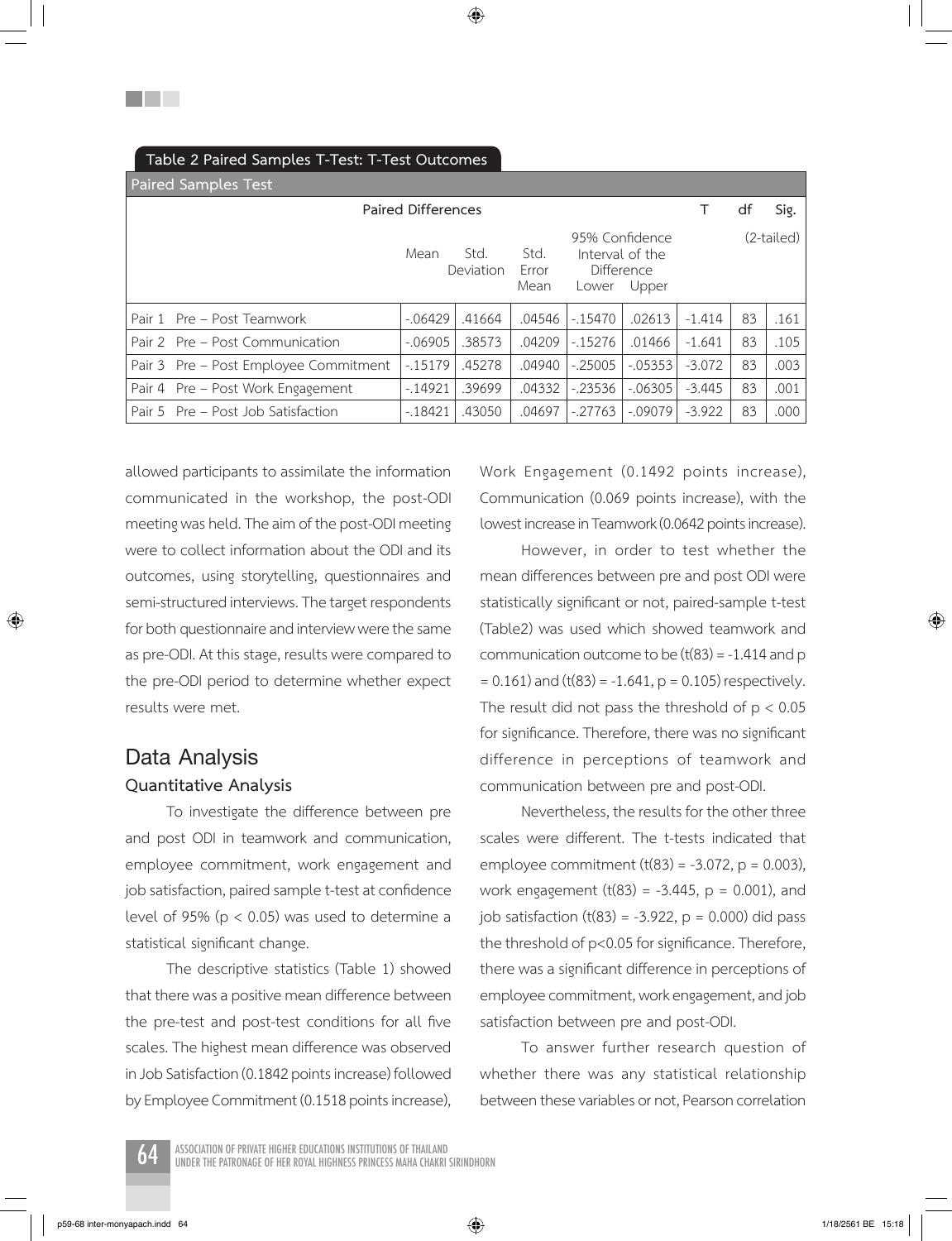# **Research JOURNAL**

| Table 3 Correlation Table for Organizational Processes and Outcomes (Post-ODI) |                            |                      |                  |  |  |  |
|--------------------------------------------------------------------------------|----------------------------|----------------------|------------------|--|--|--|
|                                                                                | <b>Employee Commitment</b> | Work Engagement      | Job Satisfaction |  |  |  |
| Teamwork                                                                       | .262                       | .512                 | .419             |  |  |  |
|                                                                                | (.016)                     | (< .001)             | (<.001)          |  |  |  |
| Communication                                                                  | .550                       | .677                 | .593             |  |  |  |
|                                                                                | $\left( <.001\right)$      | $\left(<.001\right)$ | (<.001)          |  |  |  |

analysis was used to examine the relationship outcome. The correlations were assessed from the post-ODI results, showing the relationships identified at the end of the process.

The correlation table summarized in Table 3 showed that all six relationships tested were significant. The strength level suggested by Evans (1996) indicated that there was a weak positive statistical relationship between teamwork and employee commitment, whereas relationship between teamwork and work engagement and job satisfaction was at moderate. Regarding communication variable, the correlation outcome stated that there was a moderate positive statistical relationship between communication and employee commitment and job satisfaction. Whereas, relationship between communication and work engagement was at strong.

### **Qualitative Analysis**

The comparison between pre and post-ODI interviews, showed that participants had positive changes in nearly all areas, whilst leaving some criteria unimproved. Teamwork, especially crossdepartmental collaboration was substantially improved indicating a better understanding of the organizational structure, departmental responsibilities, and knowledge of contacts for specific tasks. Participants showed strong affective commitment driven by passion for their work and

encouraged by opportunities for advancement and trust. A common trend in the responses was that although the company was not perfect, the relationships and atmosphere created pride and enjoyment in coming to work. However, there was no substantial factors identified on normative and continuance commitment during the interview. Work engagement was improved with attention being paid to develop human resources. Job satisfaction had improved in areas of job challenges, positive relationships with co-workers, recognition from others, and a clearer promotion path. There was also dissatisfaction with pay and benefits, especially perceived inequality in benefit distribution. However, ODIs did not address issues of pay and benefits, so it was not surprising that this would be dissatisfactory. Thus, it could be stated that the interview identified another areas for further improvement in job satisfaction.

While interpersonal communication strategies and practices was improved, there were some problems related to use of LINE (a mobile instant communication application), two-way communication gaps, and problems with communicating with external organizations. However, this action research process focused only on the organization level and did not accurately target the identified communication problem. Therefore, communication continued to be a challenge, especially at the organizational level for Company X.

VOLUME 6 NO. 2 JULY - DECEMBER 2017  $65$ 



⊕

⊕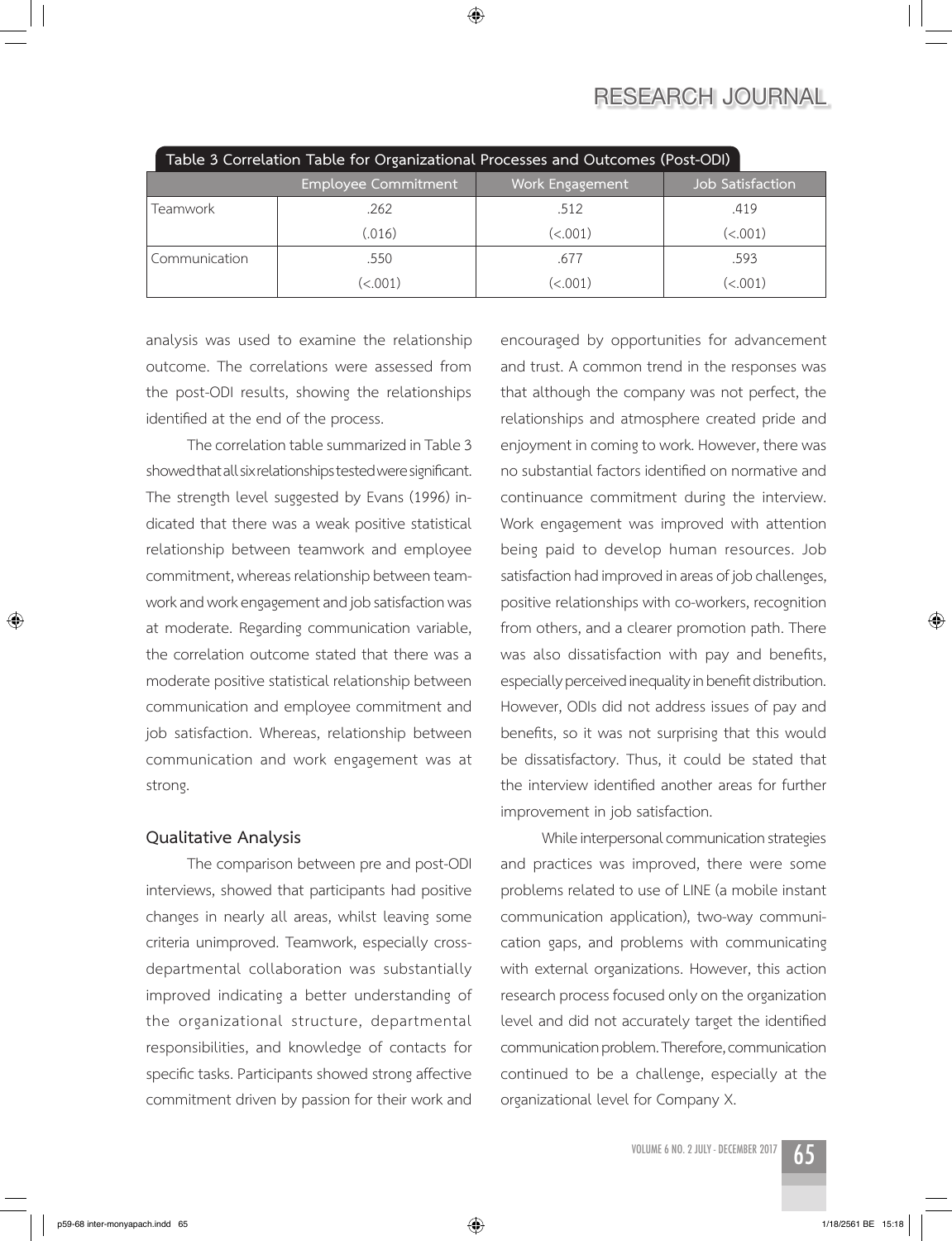# **Conclusion**

a katika s

The result of the study revealed that the ODI process was successful in overall. ODI did make nine out of eleven null hypotheses of the study rejected as follow.

**• H1o** was failed to reject indicated that there is no significant difference in teamwork.

**• H2o** was failed to reject indicated that there is no significant difference in communication.

**• H3o** was reject indicated that there is a significant difference in employee commitment.

• H4<sub>o</sub> was reject indicated that there is a significant difference in work engagement.

• H5<sub>o</sub> was reject indicated that there is a significant difference in job satisfaction.

• H6<sub>o</sub> was reject indicated that there is a weak statistical relationship between teamwork and employee commitment.

• H7<sub>o</sub> was reject indicated that there is a moderate statistical relationship between teamwork and work engagement.

• H8<sub>o</sub> was reject indicated that there is a moderate statistical relationship between teamwork and job satisfaction.

• H9<sub>o</sub> was reject indicated that there is a moderate statistical relationship between communication and employee commitment.

• H10<sub>o</sub> was reject indicated that there is a strong statistical relationship between communication and work engagement.

• H11<sub>o</sub> was reject indicated that there is a moderate statistical relationship between communication and job satisfaction.

Although the difference in teamwork and communication was not statistically significant, the interviews revealed some areas of substantial improvement, including interdepartmental coordination and interpersonal communication.

### **Recommendation**

The ODI succeeded not just as a one-time activity, but as a development process to enhance the firm's activities moving forward. Therefore, recommendations for Company X for further improvement were suggested as follows;

• Improves teamwork by incorporated SCHOOL Model, a model gained from an intervention, into their future training and development activities. The model is focused on six areas including strong job enrichment; cooperation & teamwork; home & family (creates the sense of belonging). opportunity & growth (challenging by task); organizational support (resources); and leadership (monitoring, coaching, compliments and feedback).

• Improves communication through communication processes and channels. The company should improve and diversifies a new communication channels that enabling a two-way communication between executives and employees, as well as among teams.

• Improves employee commitment through organizational culture. The company should build on it culture of highly supportive atmosphere, good co-worker relationships, and high loyalty. Thus, make it explicit by integrating employees as family members.

• Improves work engagement through engagement program. It was recommended that the company should develop a formal work-engagement program, which will help improve level of employee engagement and subsequent outcomes.

• Improves job satisfaction through standardizing human resource management system and practices. The HRM system should be



⊕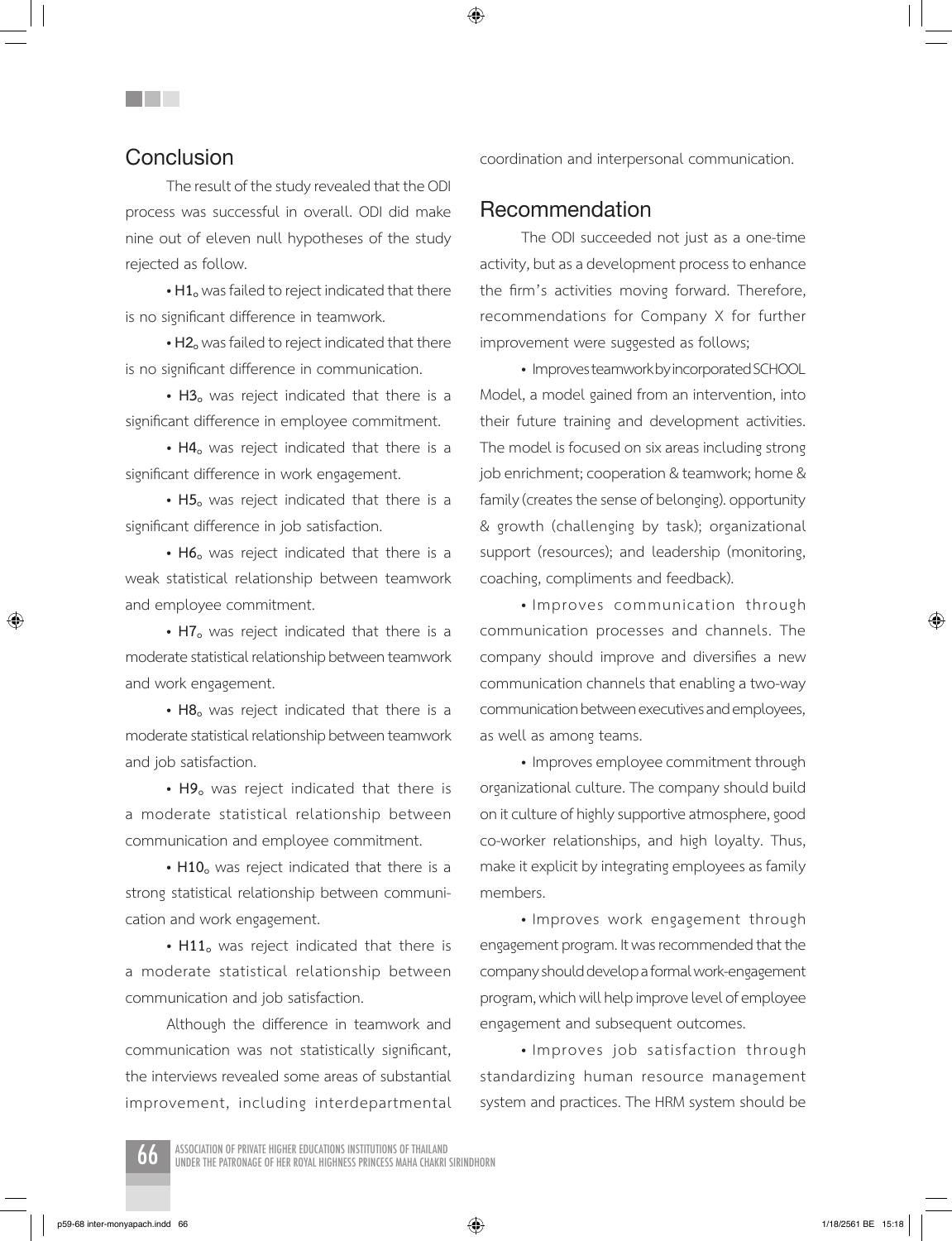## $\bigoplus$

# **Research JOURNAL**

standardized and focus on job enrichment, career path development, and provision of opportunities and growth.

Additionally, a recommendation for further study emerged from this research. As OD was a constantly changing field with a seemingly endless supply of new approaches to intervention and many previous studied on intervention efficacy focused on single organization case studies. This meant that any particular interventions have little practical or empirical guidance on how effective it was and what kind of organizational situations can be best applied. Therefore, there is an opportunity for further study on broader of intervention practices, their effectiveness and contextual appropriateness.

 $\bigoplus$